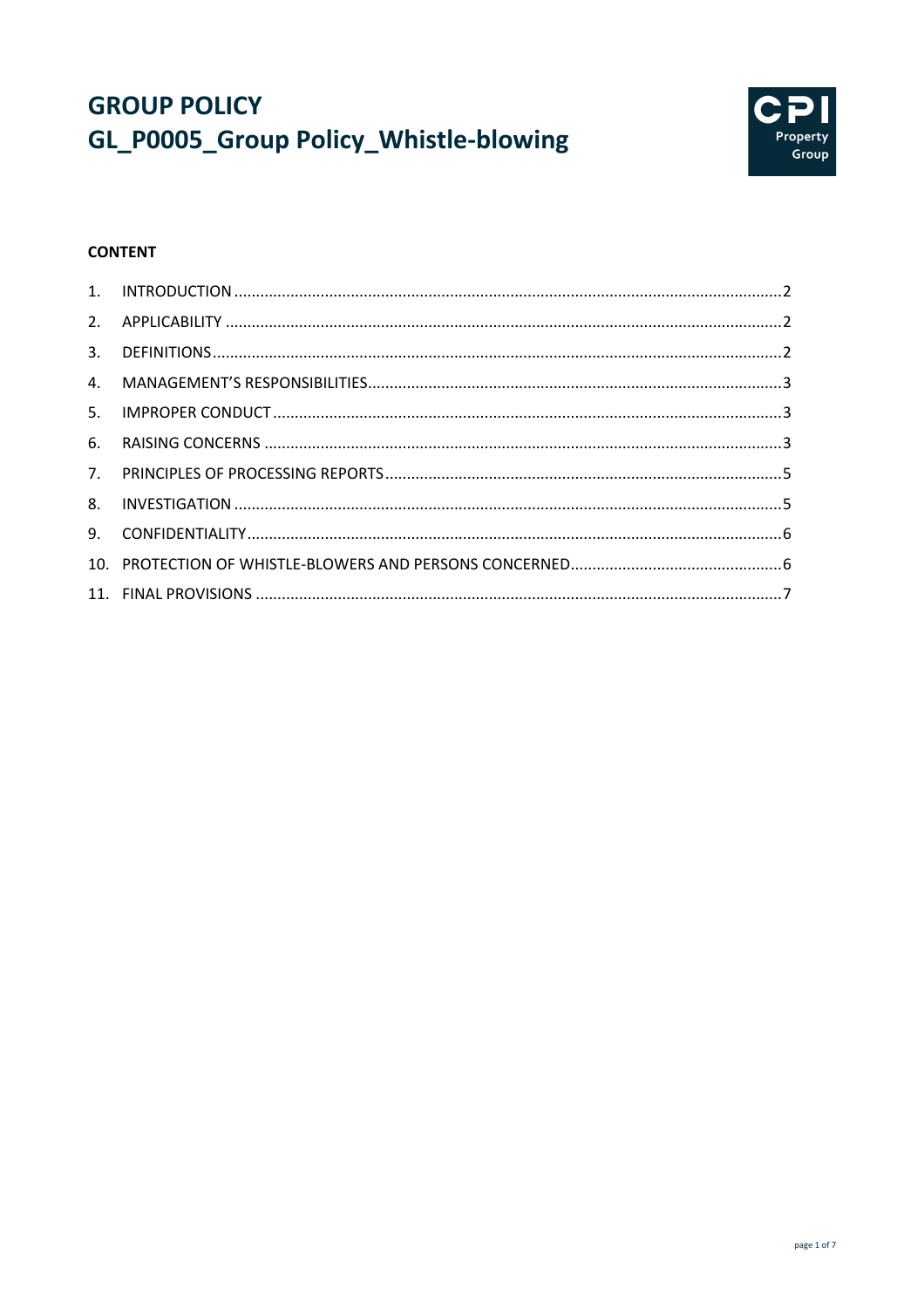

# **1. INTRODUCTION**

- 1.1 The Group operates its business in several European countries and always complies with applicable laws and the Group's Code of Business Ethics and Conduct and other Group internal rules.
- 1.2 The purpose of this Policy is, in connection and compliance with the Group's Code of Business Ethics and Conduct and other Group internal rules, to outline the whistle-blowing procedure that enables Representatives to raise in confidence, whether anonymously or otherwise, any concerns of any alleged Improper Conduct.

# **2. APPLICABILITY**

- 2.1 This Policy applies to, and shall be observed by, all companies within the Group and their Representatives. If applicable, the Group will also seek to pursue the same principles and standards, when directly dealing with any Business Partner or Agent.
- 2.2 The prior written approval of the Board of Directors of CPI Property Group S.A. is required for any deviation from this Policy, provided that such deviation would not breach any applicable laws.

#### **3. DEFINITIONS**

- 3.1 Unless in this Policy stated expressly otherwise or unless the context requires otherwise, the capitalized terms used in this Policy shall have the meaning ascribed to them in this Section 3.1 of this Policy:
	- 3.1.1 "**Agent**" means any agent, consultant, contractor, sub-contractor and anyone else, who works on behalf of the Group, and "**Agents**" shall be construed accordingly;
	- 3.1.2 "**Business Partner**" means any existing or prospective business partner of the Group, including tenants, purchasers, suppliers, lenders, tenderers or joint venture collaborates, and "**Business Partners**" shall be construed accordingly;
	- 3.1.3 "**Group**" means CPI Property Group S.A. and its subsidiaries;
	- 3.1.4 "**Improper Conduct**" means any conduct as specified in Section 5 of this Policy;
	- 3.1.5 "**Policy**" means this CPI Property Group Whistle-blowing Policy;
	- 3.1.6 "**Representative**" means any shareholder, officer, director, employee, jobseeker, volunteer or trainee or anyone else directly engaged with, and authorized to act on behalf of, the Group, and "**Representatives**" shall be construed accordingly; and
	- 3.1.7 "**Whistle-blower**" means any Representative, Business Partner or Agent, who raises a concern of alleged Improper Conduct, and "**Whistle-blowers**" shall be construed accordingly.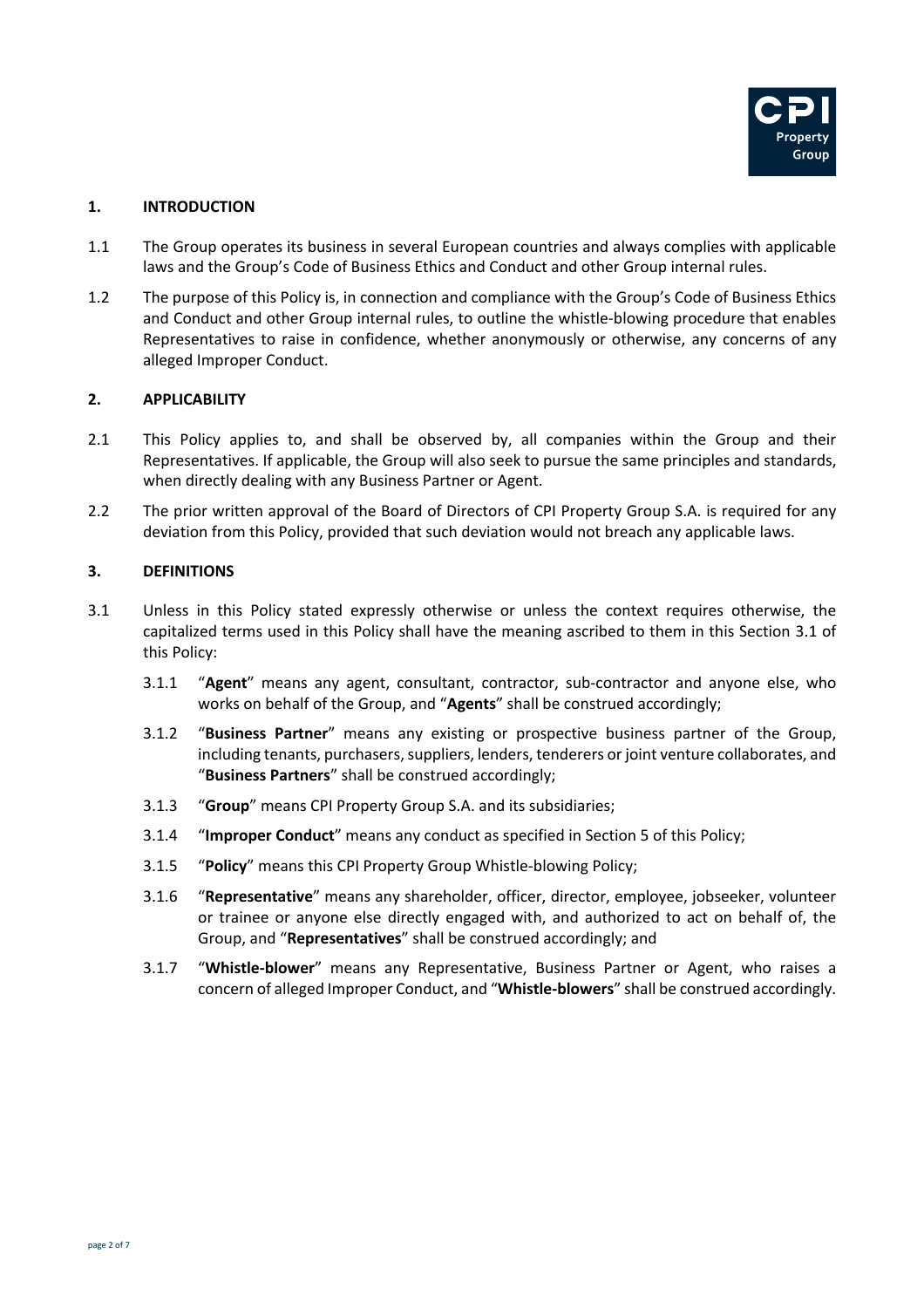

#### **4. MANAGEMENT'S RESPONSIBILITIES**

4.1 The overall responsibility for this Policy rests with the Board of Directors of CPI Property Group S.A. acting through the Compliance Officer of the Group. The Compliance Officer of the Group reports to the Board of Directors of CPI Property Group S.A. on a regular basis.

#### **5. IMPROPER CONDUCT**

- 5.1 The Group aims to encourage all Representatives to speak out, if they have concerns of any alleged Improper Conduct of any kind or risk of the Improper Conduct, including, but not limited to:
	- 5.1.1 conduct, which is an offence or breach of applicable laws, the Group's Code of Business Ethics and Conduct or other Group's internal rules;
	- 5.1.2 alleged miscarriage of justice;
	- 5.1.3 any Improper Conduct concerning health and safety risks;
	- 5.1.4 unauthorised use of public funds;
	- 5.1.5 possible fraud, corruption or bribery;
	- 5.1.6 sexual, physical or verbal harassment;
	- 5.1.7 bullying or intimidation of employees, customers or other persons;
	- 5.1.8 abuse of authority;
	- 5.1.9 breaches as described in Article 2 point 1 letter a) of the 2019/1937 Directive;
	- 5.1.10 other illegal or non-ethical conduct.
- 5.2 If the reported matters clearly do not fall within the above areas (such as personal grievances and complaints), the Group might not deal with the submitted report in accordance with the procedures under the whistle-blower protection legislation. The Group encourages all Representatives to report any concernsthat do not fall into the category of the Improper Conduct to their supervisor, manager, local HR representative, local legal department and/or risk function.

#### **6. RAISING CONCERNS**

- 6.1 If any Representative, the Business Partner or the Agent becomes aware of any alleged Improper Conduct, he/she should make a report in writing and/or verbally. The Group offers the possibility of reporting the Improper Conduct (i) anonymously and securely or (ii) by voluntarily providing their name and data. The Group will confirm to the Whistle-blower the receipt of the report within the period required by the relevant local legislation, unless no contact details are provided.
- 6.2 The Group has set up an integrity line to ensure full compliance with the relevant whistle-blower protection legislation (the "**Ethics Line**"). The Ethics Line is a confidential, 24-hours-a-day, 365-daysa-year service, which is operated by an independent provider. The Ethics Line is available to all Representatives, as well as to Business Partners and Agents, who wish to report potential Improper Conduct. Anyone using the Ethics Line will remain anonymous, except where specifically prohibited by local law.

The Ethics Line is available on this link: https://ethicshotline.eu/en/home/?client=28474651.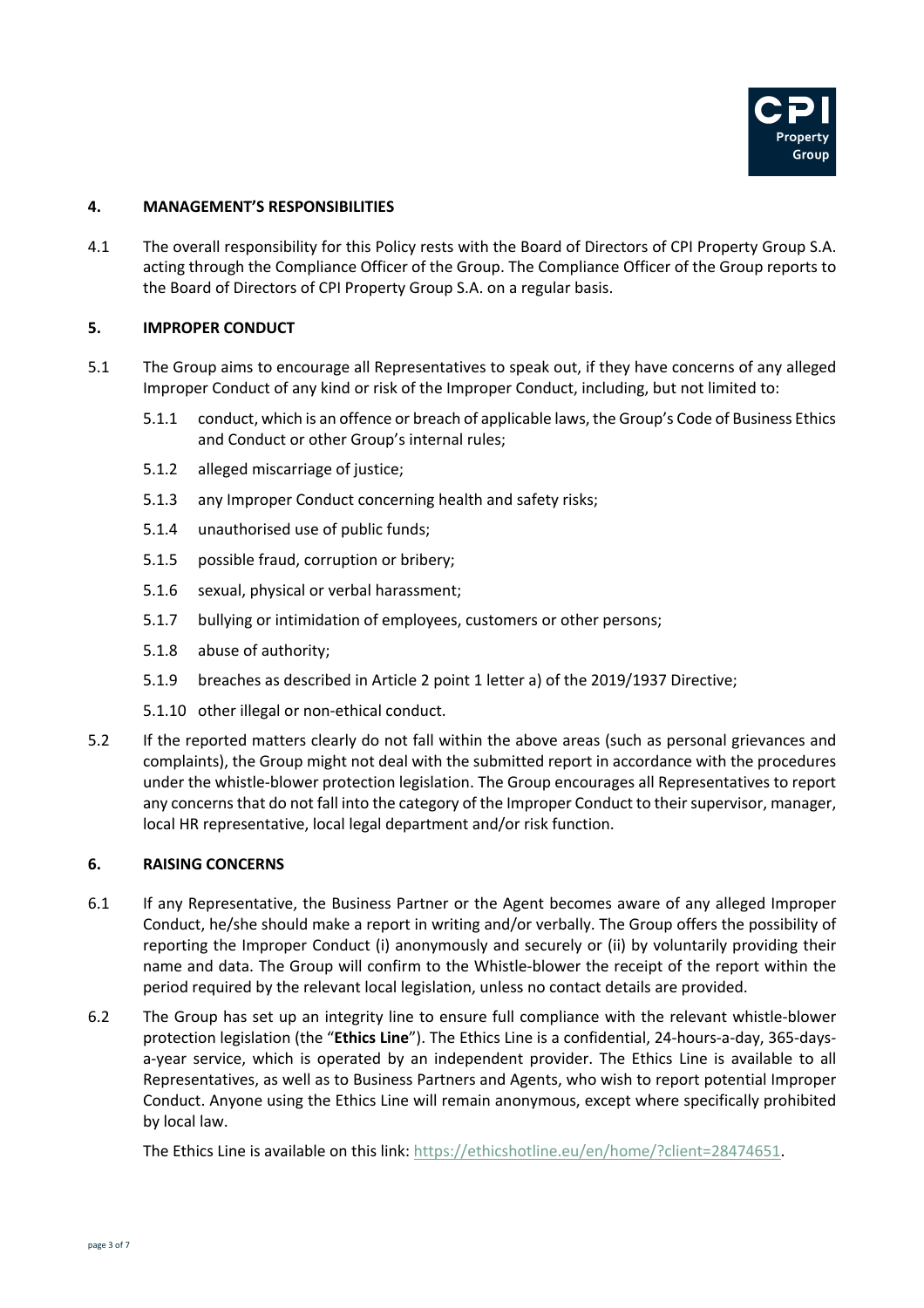

Sharing your identity when you report will help the operator of the Ethics Line to conduct the most thorough investigation possible. Your identity will not be disclosed to the Group. However, if you are uncomfortable identifying yourself, you may report anonymously. Regardless of how you choose to report, all reports of actual or suspected misconduct will be taken seriously and investigated promptly.

- 6.3 The Group's subsidiaries might provide additional channels of communication to allow Representatives, Business Partners and Agents other ways to voice their concerns in their native language (including in person or by phone). However, any communication channel and local procedure must be set up in line with the principles expressed in this Policy and local whistleblowing law.
- 6.4 The allegation of the Improper Conduct should be made as soon as practicable after it occurred or was identified. When the concern of the alleged Improper Conduct is being raised, the Whistleblower shall preferably include the following information:
	- 6.4.1 date, time and place of the alleged Improper Conduct;
	- 6.4.2 identity and particulars of parties involved;
	- 6.4.3 circumstances leading to the alleged Improper Conduct; and
	- 6.4.4 any other relevant information or documentation that would assist in the investigation of the alleged Improper Conduct.
- 6.5 The Whistle-blower shall make an allegation in a good faith and in the best interest of the Group. A good faith report means that the Whistle-blower believes that something inappropriate happened, even if the investigation determines no inappropriate behaviour occurred. The Group may take any appropriate action against the Whistle-blower, who deliberately makes a false or dishonest allegation of Improper Conduct, or a malicious or frivolous allegation or simply exaggerate to cause anger, irritation or distress.
- 6.6 The Group will take all the measures possible to guarantee absolute anonymity and protection of any Whistle-blower. However, the Group respects that the Whistle-blower may, irrespective of whether the Whistle-blower has used the above reporting channels, report information on Improper Conduct directly through external reporting channels to the relevant public authority.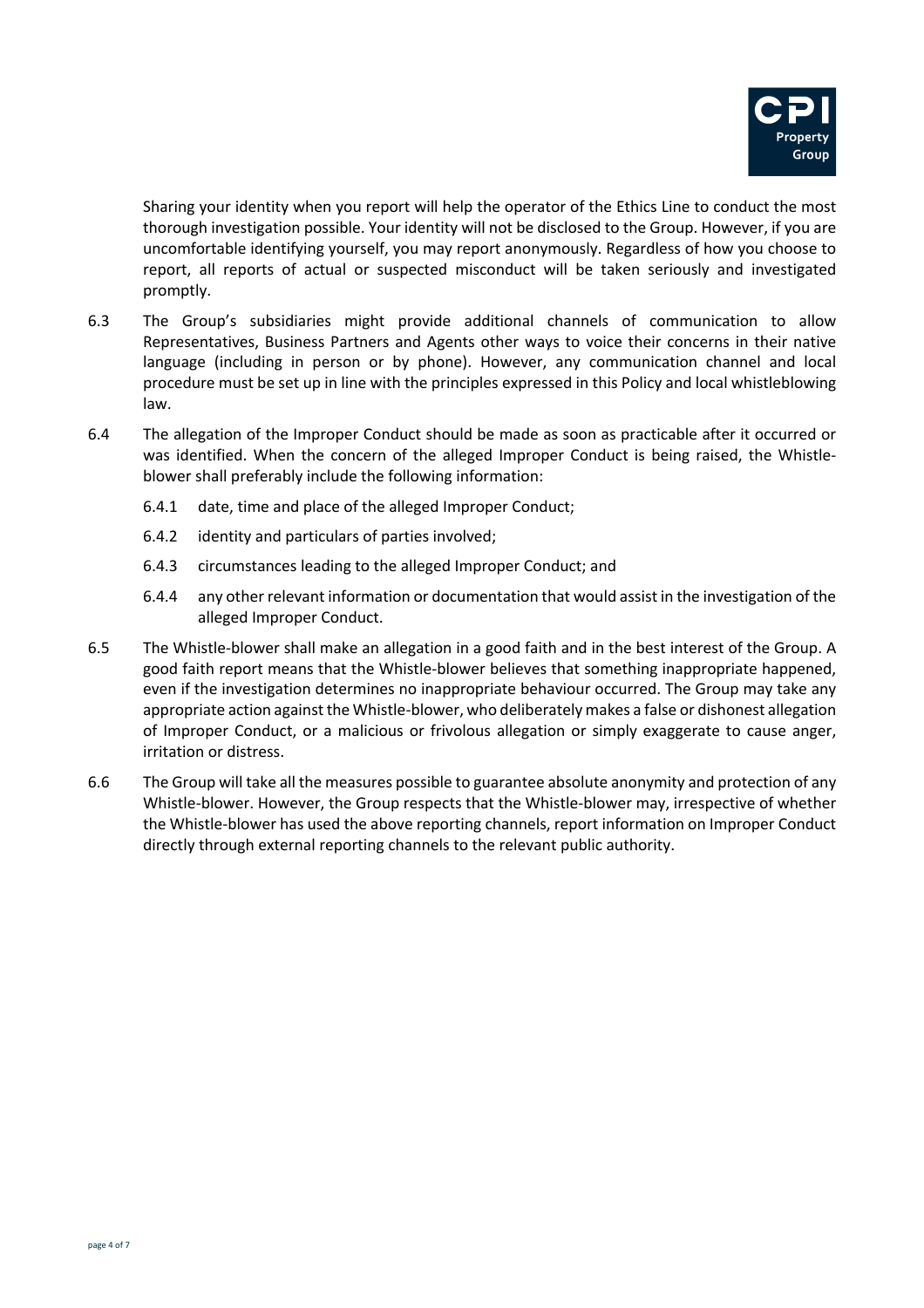

#### **PRINCIPLES OF PROCESSING REPORTS**

- 6.7 The basic principles for processing reports from Whistle-blowers are the following:
	- 6.7.1 All reports are taken seriously;
	- 6.7.2 All reports are processed on time;
	- 6.7.3 All reports are processed confidentially, and the identity of the Whistle-blower is protected;
	- 6.7.4 Anonymous reports are processed;
	- 6.7.5 Anonymous sources can be as valuable as open sources;
	- 6.7.6 The reporting channel should be used without fear of consequence or retaliation;
	- 6.7.7 The Whistle-blower will receive an acknowledgment of receipt of his/her report;
	- 6.7.8 The Whistle-blower will receive timely feedback after the notification is closed; and
	- 6.7.9 Only the designated independent persons or the Group's competent department may acquaint themselves with reports from whistle-blowers.

#### **7. INVESTIGATION**

- 7.1 All reports of the alleged Improper Conduct will be investigated by the Group's internal independent audit department or an external independent third party in a fair, impartial and objective manner.
- 7.2 The Group is responsible for ensuring that the Whistle-blower is kept informed of how the investigation is proceeding and its completion within the deadline required by the relevant local legislation.
- 7.3 Where it has been established that the Improper Conduct has occurred, the Group is committed to take action against the person or entity that behaved improperly.
- 7.4 In the course of investigation of the reported Improper Conduct, the Representative, if requested to, is obliged to cooperate with the designated (i) independent provider and/or (ii) competent Group department. The Representatives are obliged to maintain the confidentiality of all information they have learned in connection with the receipt and investigation of the reported Improper Conduct.
- 7.5 In case of the confirmed Improper Conduct, the Group shall take all necessary steps to improve the internal compliance system.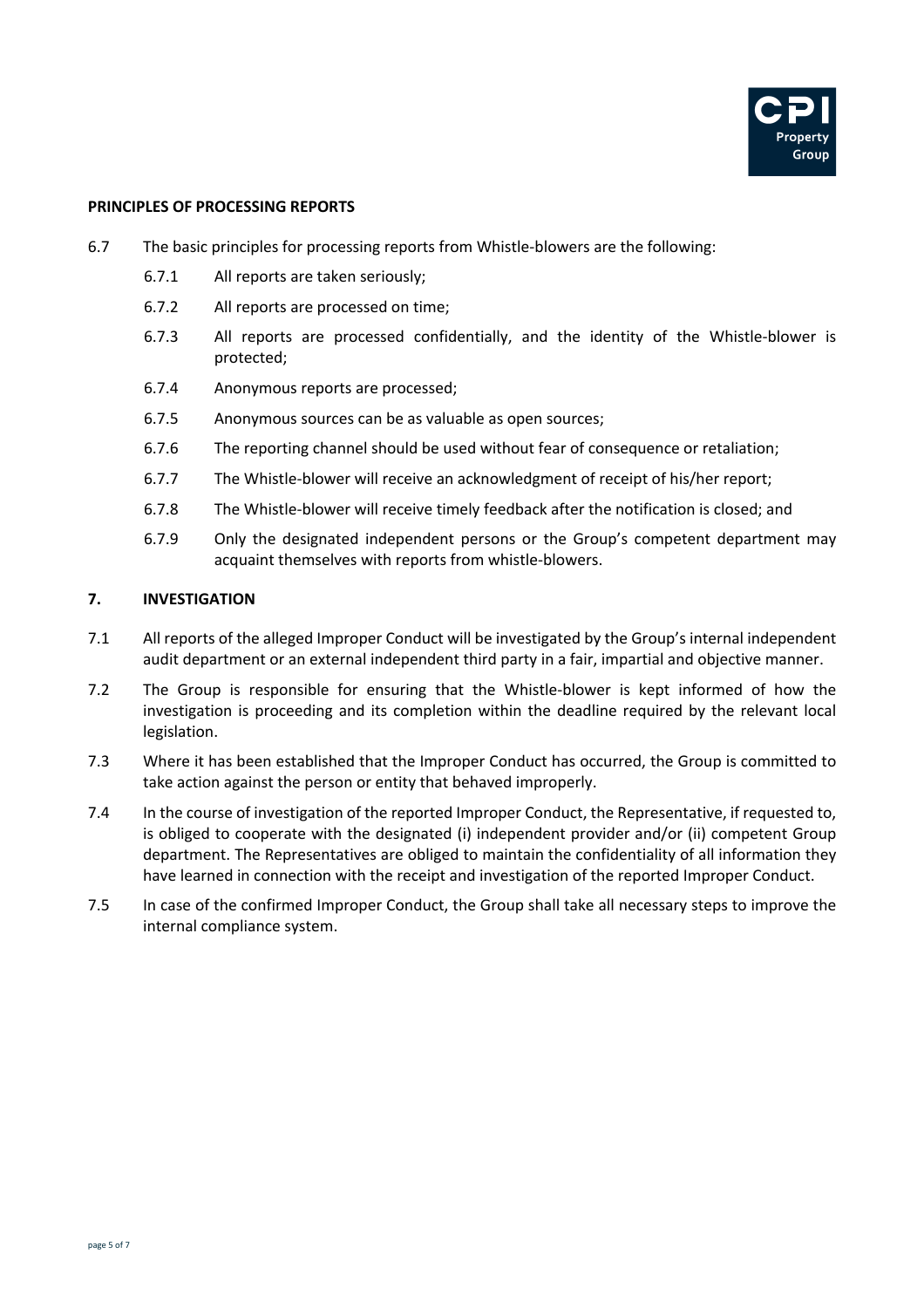

# **8. CONFIDENTIALITY**

- 8.1 All allegations of Improper Conduct will be treated as confidential, and each Whistle-blower has the option of reporting anonymously or identifying himself/herself when reporting the alleged Improper Conduct under this Policy.
- 8.2 The Group shall ensure that the identity of the Whistle-blower is not disclosed without his/her express consent to anyone other than the designated impartial persons or competent department who are competent to receive or follow up the reports in the process of their assessment and investigation. This also applies to any other information from which the identity of the Whistleblower can be derived directly or indirectly.
- 8.3 If the Group or any of its subsidiaries is required by law, regulation, applicable supervisory authority or any form of proceedings to disclose the identity of the Whistle-blower (if available to the Group) or any other information about the whistle-blowing case, the Group shall disclose only that portion of the information as it is legally required to disclose, and in a manner reasonably designed to preserve the confidential nature of it.

# **9. PROTECTION OF WHISTLE-BLOWERS AND PERSONS CONCERNED**

- 9.1 The Group shall protect a Whistle-blower's interests in accordance with this Policy and applicable laws. All reasonable steps shall be taken by the Group to protect a Whistle-blower from any disadvantage potentially resulting from the raising of a concern of alleged Improper Conduct. Such disadvantages include, but are not limited to:
	- 9.1.1 dismissal;
	- 9.1.2 reprisals from other Representatives, including harassment and intimidation; or
	- 9.1.3 current or future bias.
- 9.2 The Group does not tolerate retaliation. Employees who retaliate against someone for raising a concern in good faith will be subject to discipline. Any Whistle-blower, who feels disadvantaged as result of raising any concern of alleged Improper Conduct should contact the Compliance Officer of the Group.
- 9.3 Other interested parties involved in the investigation of any alleged Improper Conduct shall have the right to protection and fair treatment in the course of the investigation. This includes an impartial and objective assessment of the relevant facts, non-discrimination and the protection of personal data in accordance with the relevant legislation.